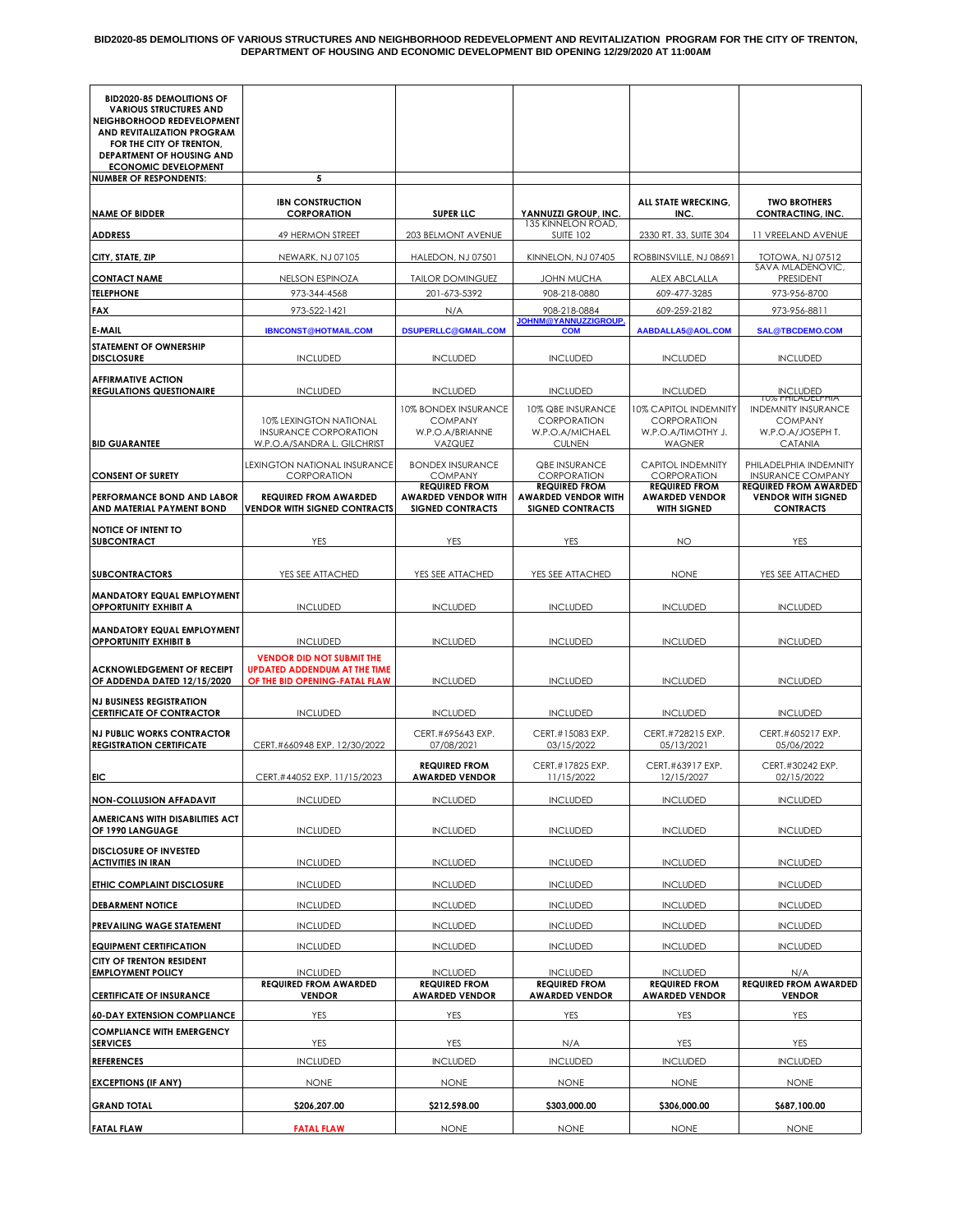|                                         |                                                                   |                         |                          |                                |                    |              |                     |                                    | $\theta$<br>20,<br>$ s  \gtrsim$ |  |  |  |  |  |  |  |
|-----------------------------------------|-------------------------------------------------------------------|-------------------------|--------------------------|--------------------------------|--------------------|--------------|---------------------|------------------------------------|----------------------------------|--|--|--|--|--|--|--|
|                                         | <b>TOTAL PRICE FOR</b><br>ALL WORK PER<br><b>PROPERTY</b>         |                         | 34528                    | 474<br>$\mathbf{y}_\mathrm{H}$ | 419<br>$\tilde{z}$ | 153          | 820<br>ö            | 3/3<br>$\mathcal{E}_{\mathcal{E}}$ |                                  |  |  |  |  |  |  |  |
|                                         | & Dispose<br>(Asbestos)<br><b>Demolish</b><br>structure<br>entire |                         | ≻                        | >                              |                    | ≻            | $\geq$ <sup>1</sup> | ≻                                  | <b>GRAND TOTAL</b>               |  |  |  |  |  |  |  |
|                                         |                                                                   | Quantity                | $\bar{\bar{\mathbf{z}}}$ | ₹                              | $\bar{a}$          | ₹            | $\bar{z}$           | ₹                                  |                                  |  |  |  |  |  |  |  |
|                                         | <b>Predemolition Asbestos</b><br><b>Abatement &amp; Disposal</b>  | Included (Y/N)          | ≻                        | ≻                              | >                  | ≻            | ≻                   | >                                  |                                  |  |  |  |  |  |  |  |
|                                         | Final Restoration: Grass<br>or Crushed Stone                      | Grass or Crushed Stone? | Grass                    | Crushed Stone                  | Grass              | Grass        | Grass               | Grass                              |                                  |  |  |  |  |  |  |  |
| <b>CITY OF TRENTON   PROPOSAL SHEET</b> | Post Demolition<br><b>Specified Fence</b><br>/ Restoration        | Induded (Y/N)           | ≻                        | ≻                              | ≻                  | ≻            | $\geq$              | $\rightarrow$                      |                                  |  |  |  |  |  |  |  |
| 1000, Coll                              |                                                                   | Quantity                | (M/A)                    | $\langle N/A \rangle$          | (M/M)              | (N/A)        | (M/A)               | (N/A)                              | $\frac{1}{2}$                    |  |  |  |  |  |  |  |
|                                         | Curb Replacement (LF)                                             | Included (Y/N)          | z                        | ż                              | z                  | z, z         |                     | $\overline{z}$                     |                                  |  |  |  |  |  |  |  |
|                                         |                                                                   | Quantity                | (M/A)                    | (M/A)                          | (M/A)              | (N/A)        | (N/A)               | (N/A)                              |                                  |  |  |  |  |  |  |  |
|                                         | Sidewalk Replacement<br> -<br>  (LF)                              | Included<br>(Y/N)       | z z                      |                                | z                  | $z_i$        | z                   | z                                  |                                  |  |  |  |  |  |  |  |
|                                         | <b>Tree Removal</b>                                               | Quantity                | $\circ$                  | $\circ$                        | $\circ$            | $\circ$      | $\bullet$           | $\circ$                            |                                  |  |  |  |  |  |  |  |
|                                         |                                                                   | Included<br>(Y/N)       | $\mathbf{z}$             | $\overline{\phantom{a}}$       | z.                 | $z \, z$     |                     | z                                  |                                  |  |  |  |  |  |  |  |
|                                         | š                                                                 |                         | $\overline{a}$           | $\mathfrak{a}$                 | s                  | 4            | $\mathbf{1}$        | $\mathbf{a}$                       |                                  |  |  |  |  |  |  |  |
|                                         | <b>Block</b>                                                      |                         | 13001                    | 22402                          | 21404              | 21404        | 1803                | 1803                               |                                  |  |  |  |  |  |  |  |
|                                         | 2020 55-B<br>$\ddot{\phantom{a}}$<br>EXHIBIT                      | Properties              | 191 Locust Ave           | 697 N. Clinton Ave             | 102 Hart Ave       | 104 Hart Ave | 60 Tyrell Ave       | 62 Tyrell Ave                      |                                  |  |  |  |  |  |  |  |

 $\left(\begin{matrix} -\end{matrix}\right)$ 

 $\mathbf i$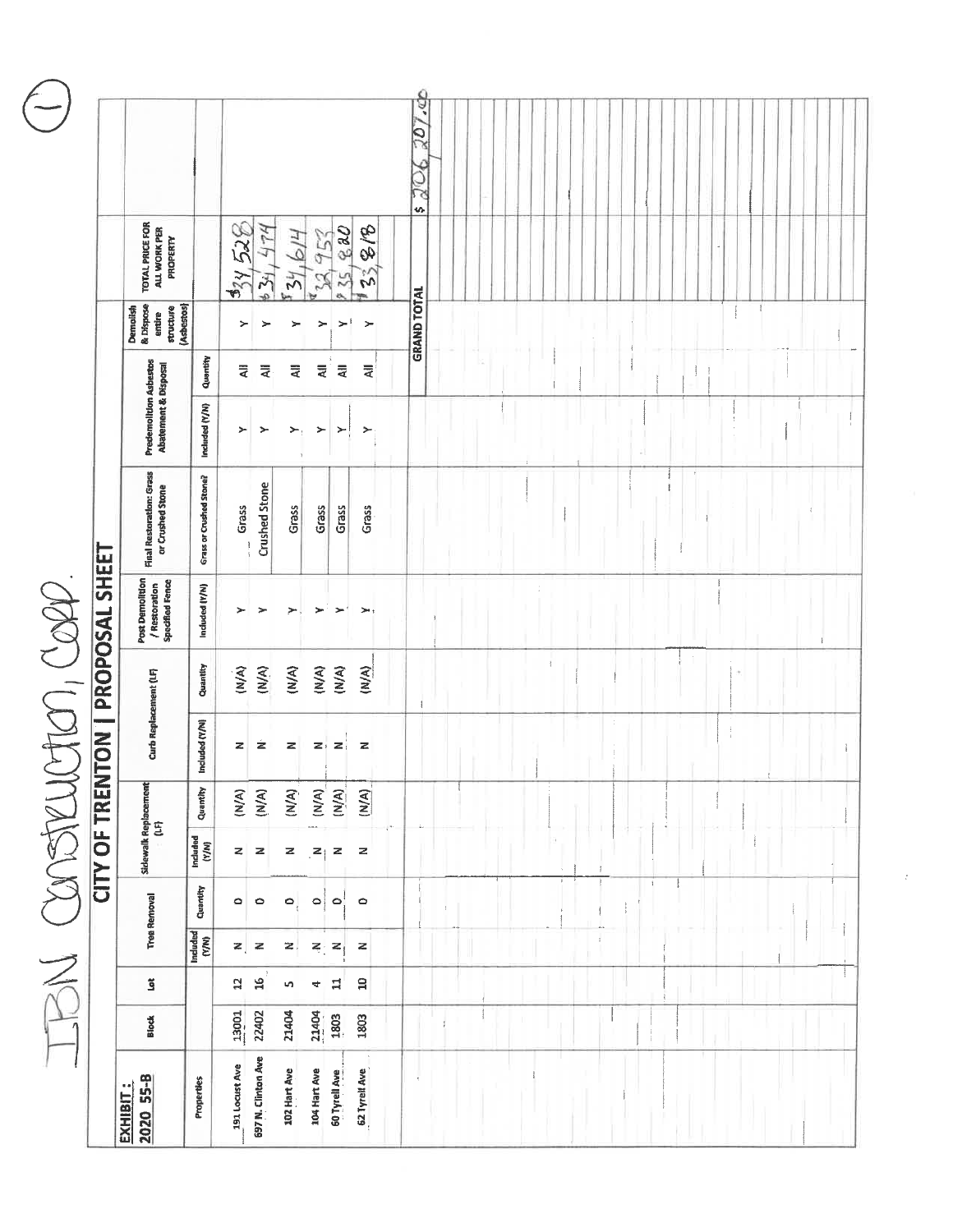### PROVIDE A LIST SUB-CONTRACTORS COPY OF LICENSES SUBMITTED WITH BID

| (MANDATORY IF APPLICABLE)                                                                                                                                       |
|-----------------------------------------------------------------------------------------------------------------------------------------------------------------|
| MANAGEMENT LLC<br><b>NAME</b>                                                                                                                                   |
| <b>ADDRESS</b>                                                                                                                                                  |
| 07026<br>CITY, STATE, ZIP                                                                                                                                       |
| TELEPHONE:                                                                                                                                                      |
| FAX NO.<br>892                                                                                                                                                  |
| $IRADE$ $Asbestes$<br>$A hA H_{iA}$ $a$<br><u>estas de la construcción de la construcción de la construcción de la construcción de la construcción de la co</u> |
| LICENSE NO. $Q/I$<br><u> 1989 - Jan Bernard Bernard, mensk polit</u> ik                                                                                         |
|                                                                                                                                                                 |
| <b>NAME</b><br><u> 1989 - Johann Barn, fransk politik amerikansk politik (</u>                                                                                  |
|                                                                                                                                                                 |
|                                                                                                                                                                 |
|                                                                                                                                                                 |
|                                                                                                                                                                 |
| <b>TRADE</b><br><u> 1989 - Johann Harry Harry Harry Harry Harry Harry Harry Harry Harry Harry Harry Harry Harry Harry Harry Harry</u>                           |
|                                                                                                                                                                 |
|                                                                                                                                                                 |
| <b>NAME</b><br><u> 1989 - Alemania Alemania, menyebaran bahasa per</u>                                                                                          |
|                                                                                                                                                                 |
|                                                                                                                                                                 |
|                                                                                                                                                                 |
| <b>TRADE</b>                                                                                                                                                    |
|                                                                                                                                                                 |
|                                                                                                                                                                 |
| <b>NAME</b>                                                                                                                                                     |
|                                                                                                                                                                 |
|                                                                                                                                                                 |
|                                                                                                                                                                 |
|                                                                                                                                                                 |
| <b>TRADE</b>                                                                                                                                                    |
|                                                                                                                                                                 |
|                                                                                                                                                                 |
| <b>NAME</b><br><u> 1989 - Andrea Stein, Amerikaansk politiker († 1908)</u>                                                                                      |
|                                                                                                                                                                 |
| CITY, STATE, ZIP <b>Example 2018</b>                                                                                                                            |
|                                                                                                                                                                 |
|                                                                                                                                                                 |
| <b>TRADE</b><br>a se de la construcción de la construcción de la construcción de la construcción de la construcción de la const                                 |
| LICENSE NO. And the contract of the contract of $\mathcal{L}$                                                                                                   |

BID2020-85 DEMOLITIONS OF VARIOUS STRUCTURES AND NEIGHBORHOOD REDEVELOPEMENT AND 56 REVITILIZATION PROGRAM.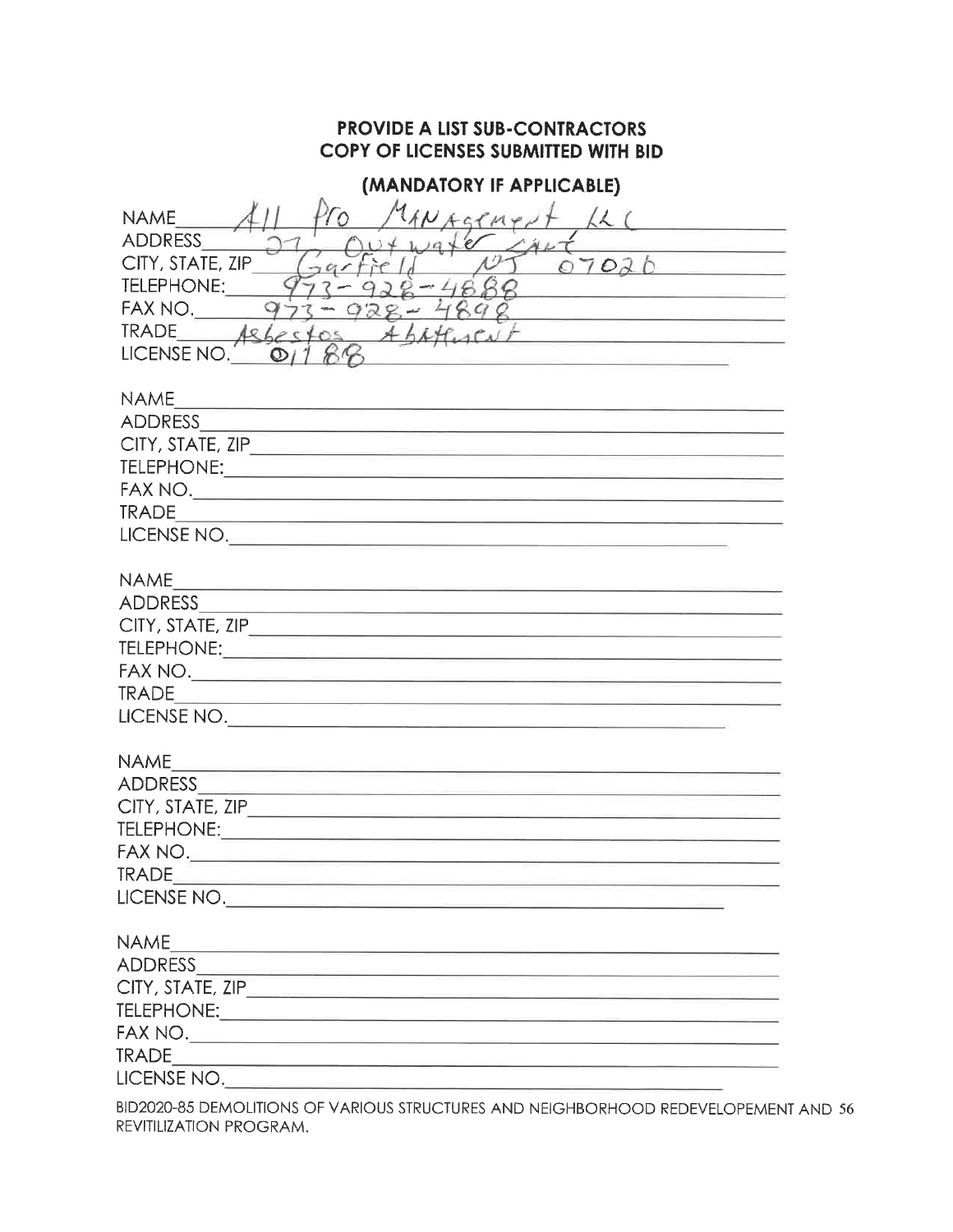|                    |                                                                   |                                |                  |                      |                  |               |                          |               | 212,598.00<br>$\bullet$ |  |  |  |  |  |  |  |  |  |
|--------------------|-------------------------------------------------------------------|--------------------------------|------------------|----------------------|------------------|---------------|--------------------------|---------------|-------------------------|--|--|--|--|--|--|--|--|--|
|                    | <b>TOTAL PRICE FOR</b><br>ALL WORK PER<br>PROPERTY                |                                | 35,433.00        | 35,433.00            | 35,433.00        | 35,433.00     | 35,433.00                | 85,433.00     |                         |  |  |  |  |  |  |  |  |  |
|                    | & Dispose<br>structure<br>(Ashestos)<br><b>Demolish</b><br>entire |                                | ×                | ≻                    | ≻:               | $\succ$       | ×                        | ≻             | <b>GRAND TOTAL</b>      |  |  |  |  |  |  |  |  |  |
|                    |                                                                   | Quantity                       | ₹                | $\overline{z}$       | ₹                | $\equiv$      | 쿸,                       | ₹             |                         |  |  |  |  |  |  |  |  |  |
|                    | <b>Predemolition Asbestos</b><br><b>Abatement &amp; Disposal</b>  | Included (Y/N)                 | ≻                | ≻                    | ≻                | $\succ$       | ≻                        | ≻             |                         |  |  |  |  |  |  |  |  |  |
|                    | Final Restoration: Grass<br>or Crushed Stone                      | <b>Grass or Crushed Stone?</b> | Grass            | <b>Crushed Stone</b> | Grass            | Grass         | Grass                    | Grass         |                         |  |  |  |  |  |  |  |  |  |
| PROPOSAL SHEET     | Post Demolition<br>/ Restoration<br><b>Specified Fence</b>        | Included (Y/N)                 | ≻.               | $\geq$               | ≻                | ≻             | ≻.                       | >             |                         |  |  |  |  |  |  |  |  |  |
|                    |                                                                   | Quantity                       | (M/A)            | $\sum_{i=1}^{n}$     | (M/M)            | (N/A)         | $(\sum_{i=1}^{n}$        | (M/A)         |                         |  |  |  |  |  |  |  |  |  |
| <b>NOLN:</b>       | Curb Replacement (LF)                                             | Induded (Y/N)                  | z                | żį                   | zł               | $\mathbf{z}$  | zi                       | $\approx$     |                         |  |  |  |  |  |  |  |  |  |
|                    |                                                                   | <b>Quantity</b>                | $\sum_{i=1}^{n}$ | (M/A)                | (M/A)            | (MA)          | (M/A)                    | (N/A)         |                         |  |  |  |  |  |  |  |  |  |
| <b>CITY OF TRE</b> | <b>Sidewalk Replacement</b><br>E.                                 | included<br>(Y/N)              | z!               | $\mathbf{z}$         | zi               | $\mathbf{z}$  | $\mathbf{z}$             | $\geq$        |                         |  |  |  |  |  |  |  |  |  |
|                    | <b>Tree Removal</b>                                               | Quantity                       | $\circ$          | $\circ$ !            | $\bullet$        | $\bullet$     | $\circ$                  | $\circ$       |                         |  |  |  |  |  |  |  |  |  |
|                    |                                                                   | Induded<br>(Y/N)               | $\mathbf{z}$     | J<br>zı              | $\boldsymbol{z}$ | ≍ί            | $\overline{\phantom{a}}$ | z             |                         |  |  |  |  |  |  |  |  |  |
|                    | š                                                                 |                                | $\mathbf{a}$     | $\frac{16}{15}$      | ഹ∫               | $\frac{4}{2}$ | $ \mathbf{H} $           | $\mathbf{a}$  |                         |  |  |  |  |  |  |  |  |  |
|                    | <b>Block</b>                                                      |                                | 13001            | 22402                | 21404            | 21404         | 1803                     | 1803          |                         |  |  |  |  |  |  |  |  |  |
|                    | 2020 55-B<br>EXHIBIT:                                             | Properties                     | 191 Locust Ave   | 697 N. Clinton Ave   | 102 Hart Ave     | 104 Hart Ave  | 60 Tyrell Ave            | 62 Tyrell Ave |                         |  |  |  |  |  |  |  |  |  |

 $\label{eq:3.1} \begin{array}{ll} \mathbb{E}[\mathcal{D}^{\text{in}}] & \mathbb{E}[\mathcal{D}^{\text{in}}] \\ \mathbb{E}[\mathcal{D}^{\text{in}}] & \mathbb{E}[\mathcal{D}^{\text{in}}] \end{array}$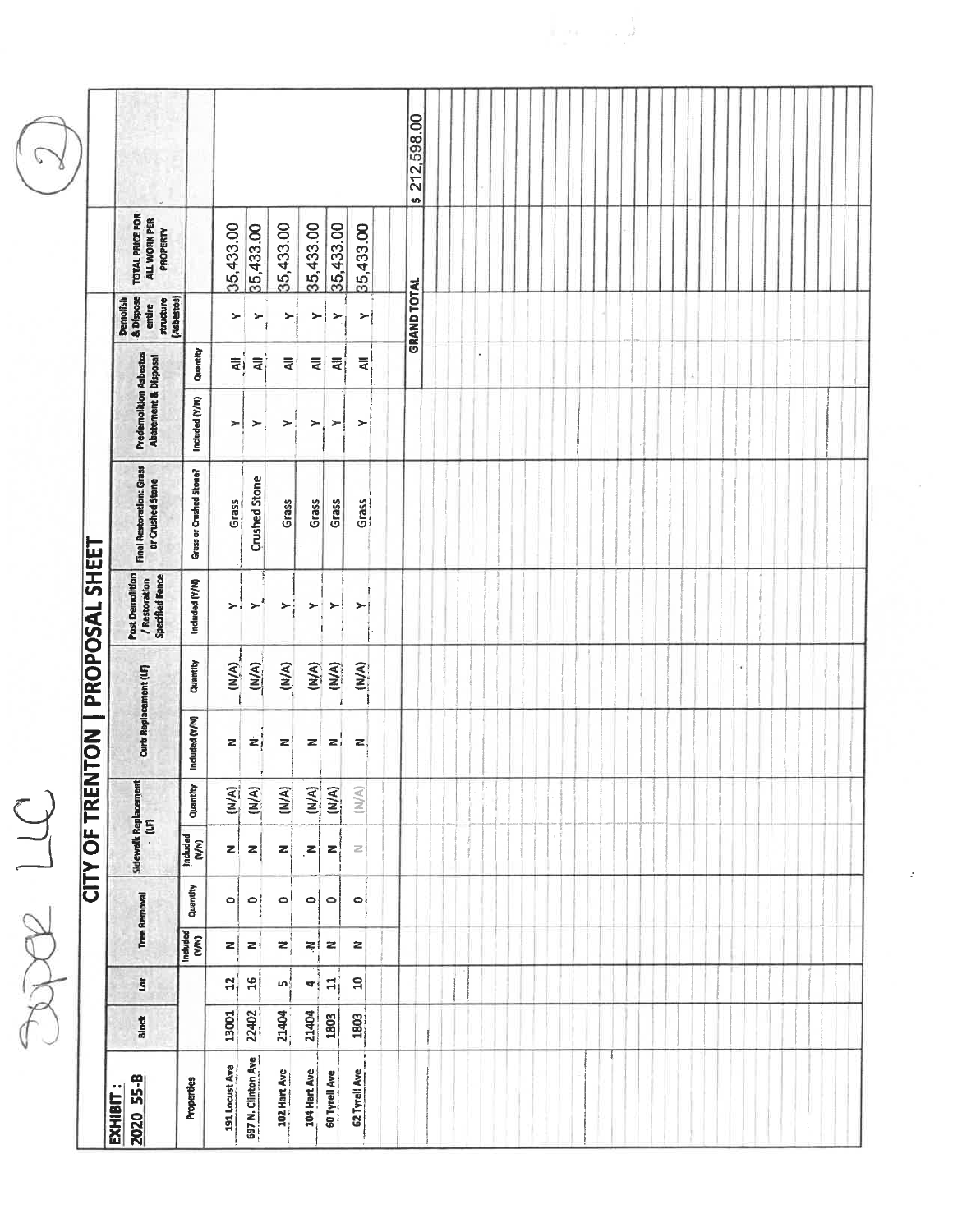| ı |   |  |
|---|---|--|
|   |   |  |
|   |   |  |
| ż | D |  |

 $\ket{5}$ 

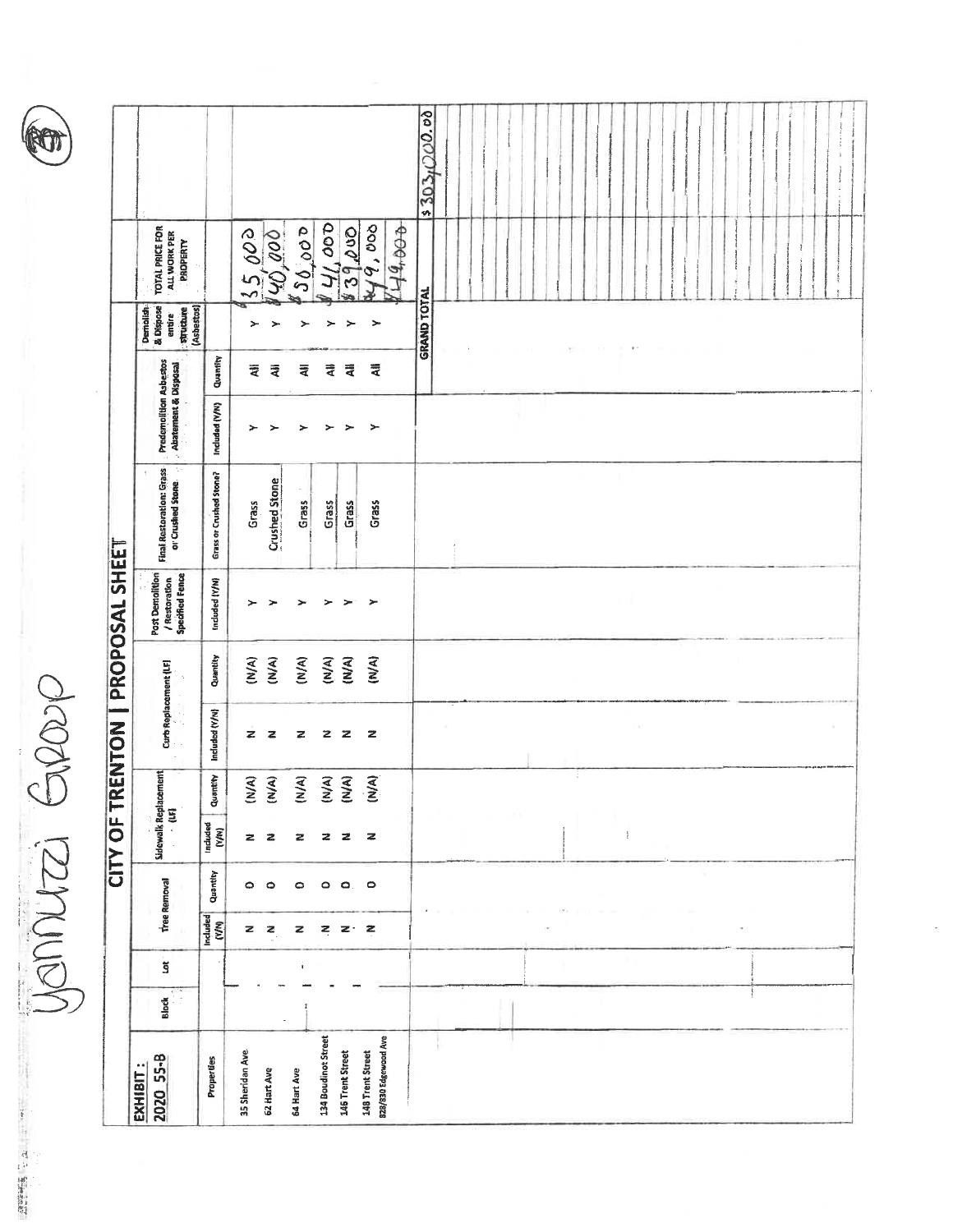## PROVIDE A LIST SUB-CONTRACTORS COPY OF LICENSES SUBMITTED WITH BID

### (MANDATORY IF APPLICABLE)

| NAME Yannuzzi Environmental Services, Inc.                                                                                            |
|---------------------------------------------------------------------------------------------------------------------------------------|
| ADDRESS 135 Kinnelon Rd., Suite 102<br><u> 1980 - Johann John Stone, meilich aus der Stone († 1980)</u>                               |
| CITY, STATE, ZIP Kinnelon, NJ 07405                                                                                                   |
|                                                                                                                                       |
|                                                                                                                                       |
| TRADE Asbestos Abatement Andrew Article and Article and Article and Article and Article and Article and                               |
|                                                                                                                                       |
|                                                                                                                                       |
| NAME_Robert Griggs Plumbing & Heating, LLC NAME_Robert Griggs Plumbing & Heating, LLC                                                 |
| ADDRESS 6 Tally Ho Trail                                                                                                              |
|                                                                                                                                       |
|                                                                                                                                       |
| FAX NO. 908-874-4533                                                                                                                  |
| TRADE Plumbing<br><u> 1989 - Andrea Stadt Britain, amerikansk politik (* 1958)</u>                                                    |
|                                                                                                                                       |
| <b>NAME</b><br><u> 1989 - Johann John Stein, markin fan it ferskearre fan it ferskearre fan it ferskearre fan it ferskearre fan </u>  |
|                                                                                                                                       |
| CITY, STATE, ZIP                                                                                                                      |
|                                                                                                                                       |
|                                                                                                                                       |
|                                                                                                                                       |
|                                                                                                                                       |
|                                                                                                                                       |
|                                                                                                                                       |
|                                                                                                                                       |
|                                                                                                                                       |
|                                                                                                                                       |
|                                                                                                                                       |
|                                                                                                                                       |
|                                                                                                                                       |
| <b>NAME</b><br><u> 1989 - Samuel Alexandro de Carlos III e alexandro de la contrada de la contrada de la contrada de la contrada</u>  |
|                                                                                                                                       |
|                                                                                                                                       |
|                                                                                                                                       |
|                                                                                                                                       |
| <b>TRADE</b><br><u> 1989 - Andrea Santa Alemania, amerikana amerikana amerikana amerikana amerikana amerikana amerikana amerikana</u> |
|                                                                                                                                       |
| BID2020-85 DEMOLITIONS OF VARIOUS STRUCTURES AND NEIGHBORHOOD REDEVELOPEMENT AND 56                                                   |

REVITILIZATION PROGRAM.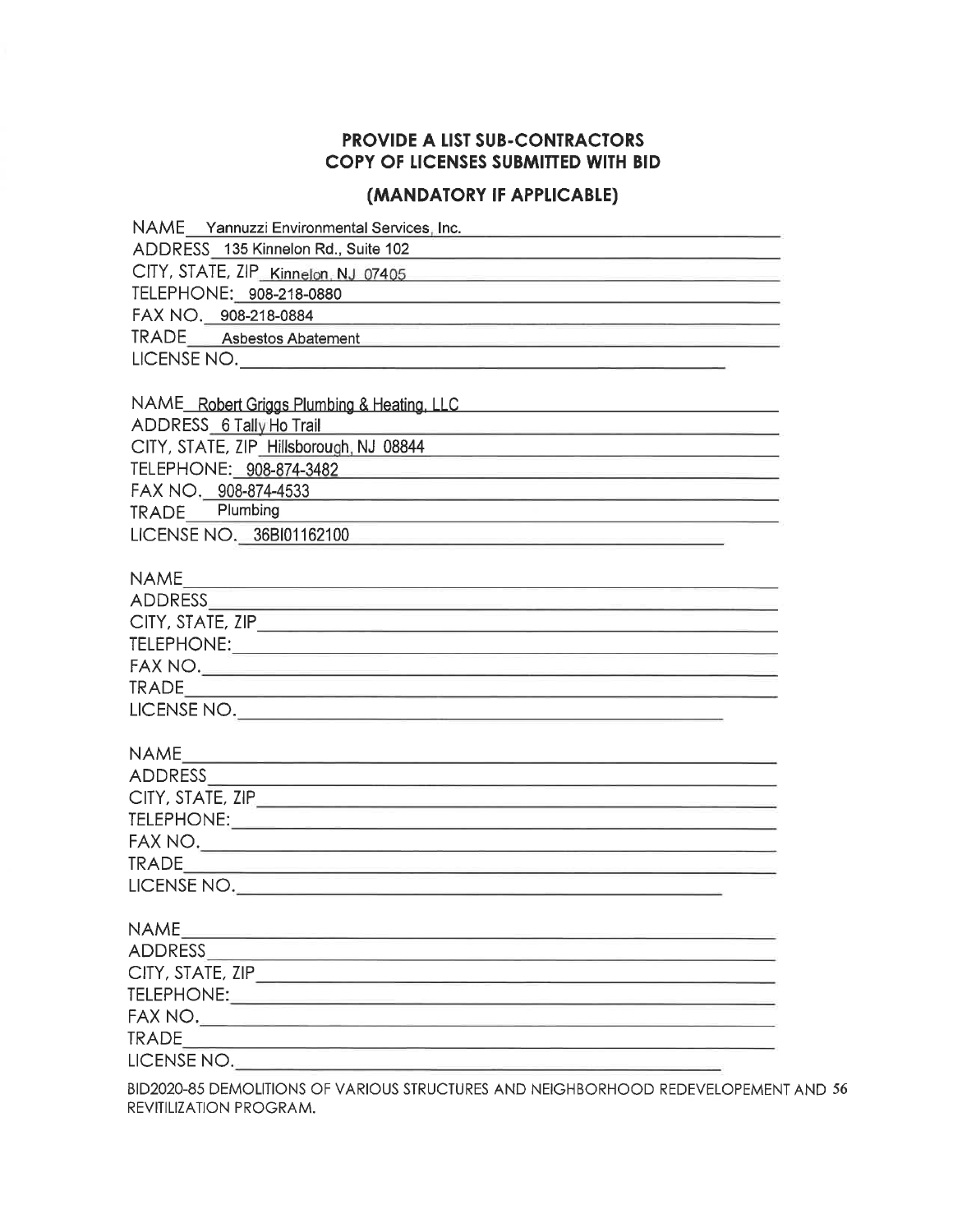# **ALL STATE WRECKING INC**

2330 Route 33 Suite 304 Robbinsville NJ 08691-1433 Aabdalla5@aol.com 609-477-3285 **WBE** 

**CITY OF TRENTON** DEPARTMENT OF HOUSING & ECONOMIC DEVELOPMENT 319 EAST STATE STREET TRENTON, NJ 08608



December 28, 2020

 $\sqrt{ }$ 

Lump Sum Price for the Demolition of PROPERTIES: \$306,000.00

35 SHERIDAN AVENUE, TRENTON, NJ 08609

62 HART AVENUE, TRENTON, NJ 08638 64 HART AVENUE, TRENTON, NJ 08638

134 BOUDINOT STREET, TRENTON, NJ 08618

146 TRENT STREET, TRENTON, NJ 08608

148 TRENT STREET, TRENTON, NJ 08608

828/830 EDGEWOOD AVENUE, TRENTON, NJ 08618

Regards, Alex Abdalla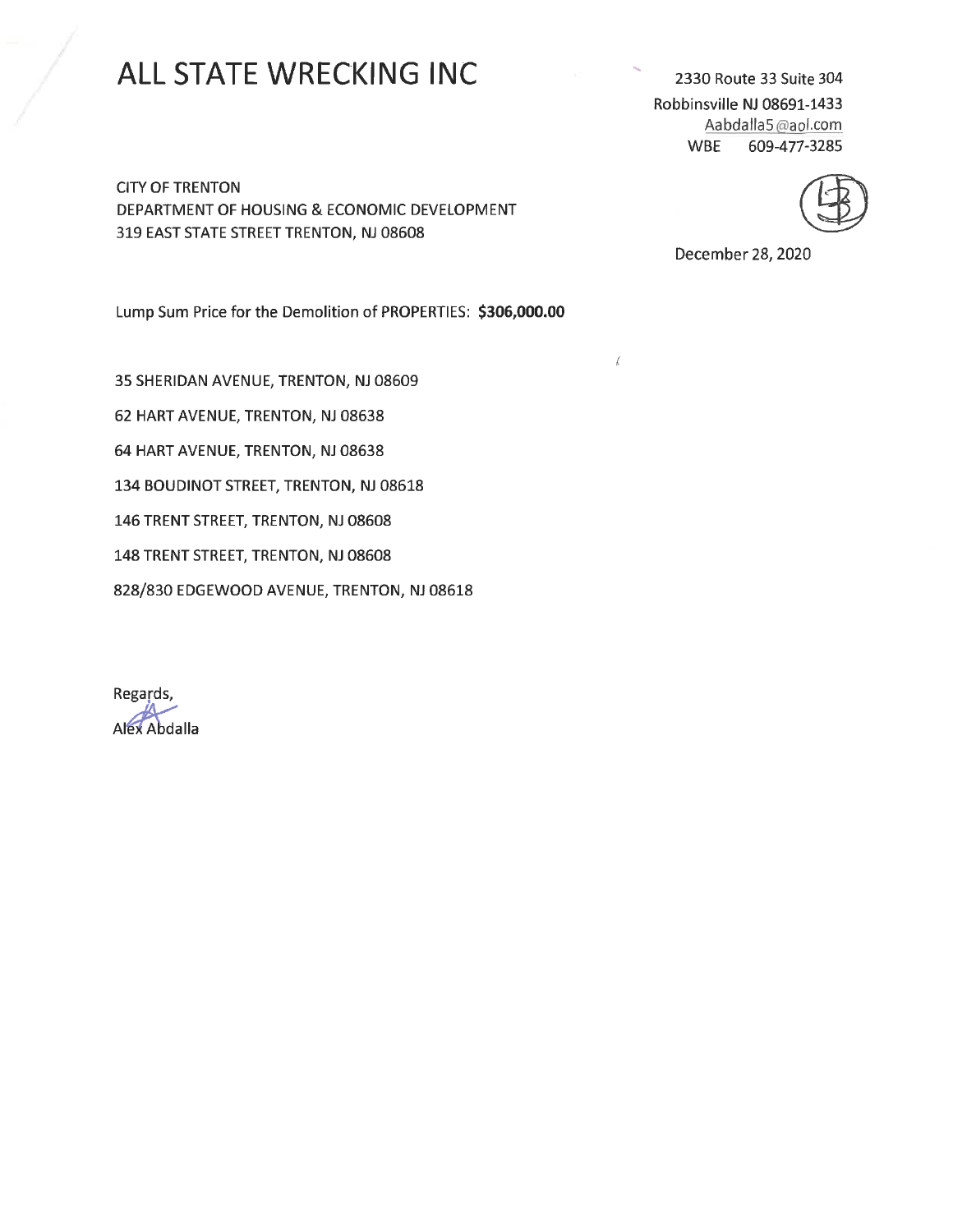TW Beathers Contecting Inc.

DEMOLITION OF VARIOUS STRUCTURES AND NEIGHBERHOOD REDEVELOPMENT AND REVITILIZATION PROGRAM

PROJECT: OWNER:

**CITY OF TRENTON** 

DEMOLISH & DISPOSE<br>ENTIRE STRUCTURE AS **RACM** YES **XES**  $\frac{1}{2}$  $\frac{1}{2}$ YES YES YES **PREDEMOLITION ASBESTOS<br>ABATEMENT & DISPOSAL** NO (UNSAFE STRUCTURE) NO (UNSAFE STRUCTURE) NO (UNSAFE STRUCTURE) NO (UNSAFE STRUCTURE) NO (UNSAFE STRUCTURE) NO (UNSAFE STRUCTURE) NO (UNSAFE STRUCTURE) **FINAL RESTORATION:**<br>GRASS OR CRUSHED **STONE** GRASS GRASS GRASS GRASS GRASS GRASS GRASS FENCE INSTALLATION POST DEMOLITION **SEX SEX** ΥËS **XES YES** YES YES PROPOSAL SHEET **CURB REPLACEMENT**  $\mathsf{S}$  $\frac{1}{2}$  $\frac{1}{2}$  $\lvert \mathbf{S} \rvert$  $\ensuremath{\mathsf{S}}$  $\frac{1}{2}$  $\overline{a}$ REPLACEMENT SIDEWALK  $\frac{1}{2}$  $\mathsf{S}$  $\frac{1}{2}$  $\frac{1}{2}$  $\overline{5}$  $\lvert \overline{S} \rvert$  $\frac{1}{2}$ TREE REMOVAL  $\overline{2}$  $\lvert \mathbf{S} \rvert$  $\frac{1}{2}$  $\frac{1}{2}$  $\frac{1}{2}$  $\mathsf{S}$  $\lvert \mathbf{S} \rvert$ 35 SHERIDAN AVENUE 62 HART AVENUE 64 HART AVENUE 148 TRENT STREET 828/830 EDGEWOOD AVENUE 134 BOUDINOT STREET 146 TRENT STREET **PROPERTIES** 뻬

687,100.00 TOTAL BID \$